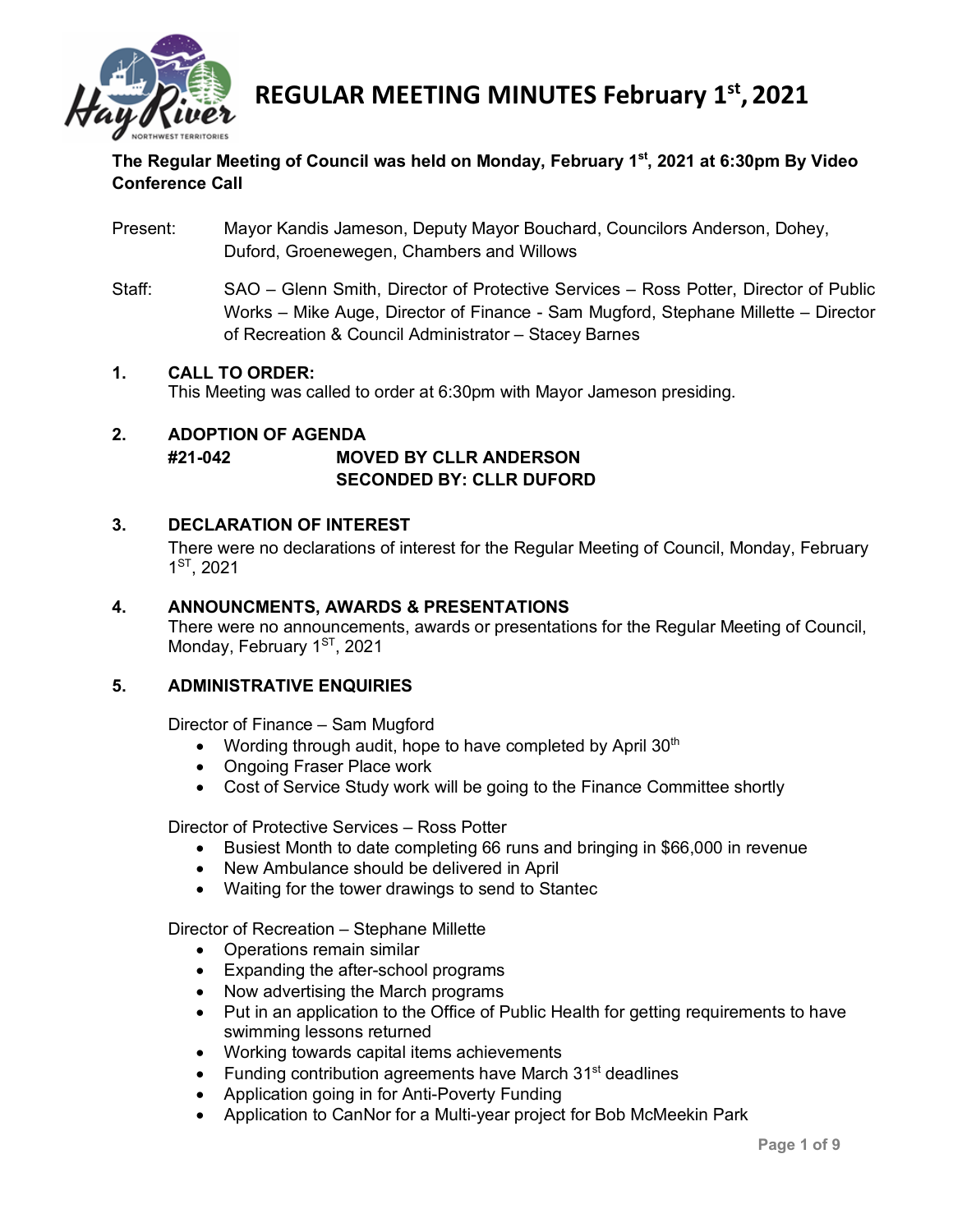

• Application to the GNWT for summer CAP Funding

Director of Public Works – Mike Auge

- Snow Clearing is ongoing
- Sanding when required
- New Flusher arrives at the end of the week
- Water License Renewal repost on the agenda for tonight
- Working on designs, RFP's and tenders for 2021 capital projects

SAO – Glenn Smith

- Fraser Place is now very active, report is out int eh public and can be found on our website
- Contribution Agreement between sport Canada/MACA/Town of Hay River for \$10,000 to support recreation
- Participated in a consulting process for PATA
- Working on the Land Transfer Agreement with the GNWT/ITI for the fish plant land
- Following procedures for update the Community Plan
- Legal is looking over a few bylaws then they will come to Council
- Advertising for Director of Protective Services is now out
- Economic Development Officer is working on Strategic Plan items with businesses
- Website refresh project underway

Deputy Mayor Bouchard – Any prices for the Fraser Place lots yet? SAO Smith – Working on preliminary numbers, tender process will help to determine Deputy Mayor Bouchard – Noticed many snow hills around town getting bigger SAO Smit – Will have it investigated

#### **6. NEW BUSINESS**

a. Water License Renewal Report

#### **RECOMMENDATION:**

#### **#21-043 MOVED BY: DEPUTY MAYOR BOUCHARD SECONDED BY: CLLR CHAMBERS**

# **THAT THE COUNCIL OF THE TOWN OF HAY RIVER Accept this report regarding the Town's new Water Licence as approved by the Minister of Environment and Natural Resources.**

**CARRIED**

#### **BACKGROUND:**

On September  $16<sup>th</sup>$ , 2019, the Town of Hay River submitted an application to the Mackenzie Valley Land and Water Board (MVLWB) for the renewal of the Town's Water Licence which permits the Town to use water and dispose of waste under the *Mackenzie Valley Resource Management Act*, *Waters Act*, and Water Regulations. On January 14<sup>th</sup>, 2021 the GNWT Minister of ENR officially approved the new Water Licence (MV2019L3-0010) with this new licence coming into effect on January 31, 2021. The process from application submission to final approval included several report revisions and submissions, numerous consultation opportunities for all affected parties, a 2-day inperson technical session, and a 2-day in-person and online Public Hearing.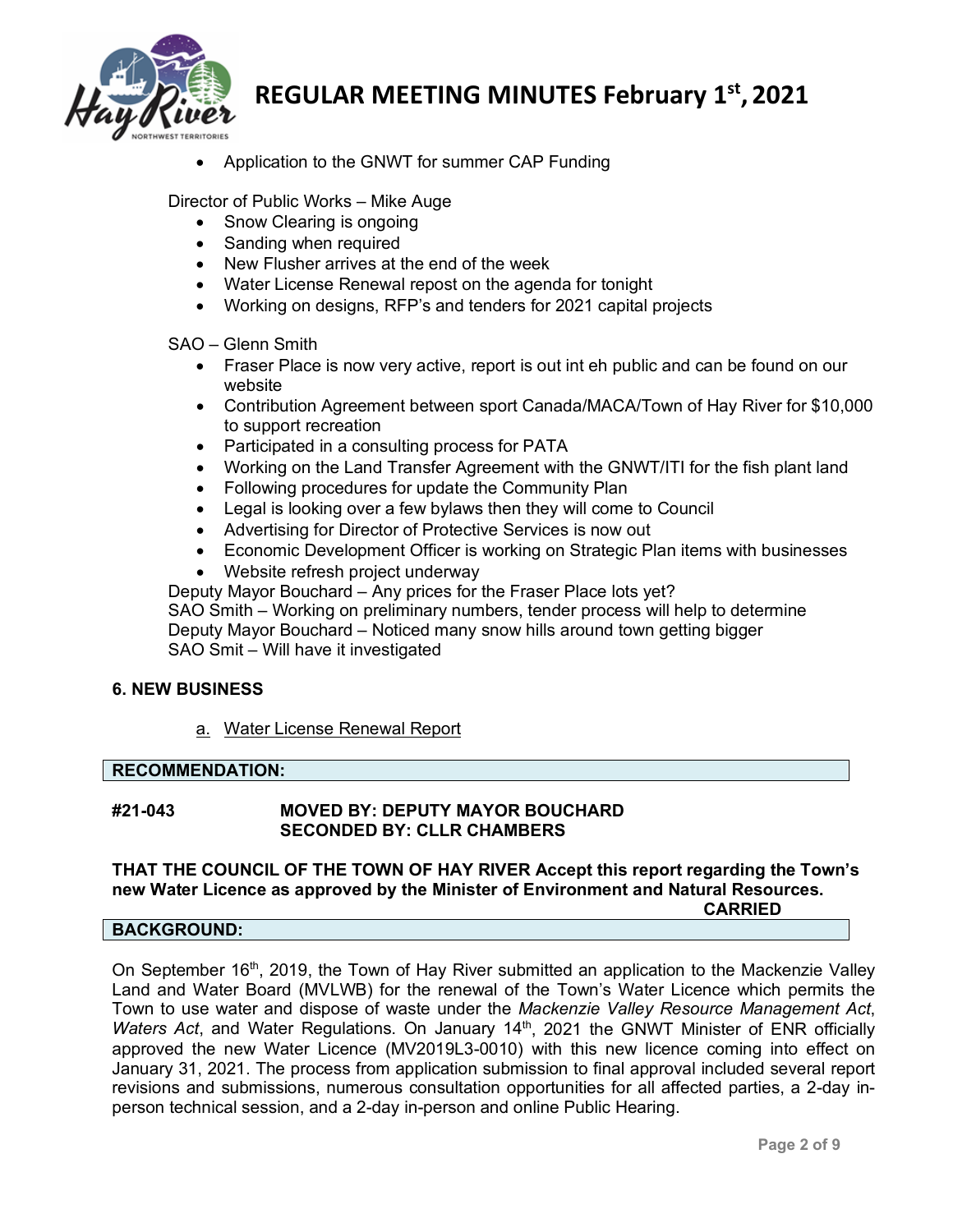

The new Water Licence has been approved for a 10-year term, running through to January 30<sup>th</sup>, 2031. The Water Licence allows for the Town of Hay River to draw water from Great Slave Lake for use, operate the sewage lagoon and treatment system, and operate the solid waste facility. The Water Licence also prescribes the monitoring activities that must be done at these facilities as well as the reporting that the Town must submit to the MVLWB.

As part of the approval of the new Water Licence, there are several requirements that the Town must meet in the early stages of the licence period as well as several requirements that must be met on an ongoing basis. A summary of these requirements is shown in the two table below.

| <b>Section</b> | <b>Task</b>                                                            | <b>Due Date</b>           |
|----------------|------------------------------------------------------------------------|---------------------------|
| F.7            | Sewage Disposal Facilities O&M Plan - Update (Schedule 3, Condition 1) | Jan. 31, 2022             |
| F.15           | Solid Waste Disposal Facilities O&M Plan - Update (S.3, C.2)           | Jan. 31, 2022             |
| F.21           | Surface Water Infiltration Test 0053-5b (S.3, C.3)                     | July 31, 2021             |
| F.22           | Groundwater Monitoring Plan (S.3, C.4)                                 | Jan. 31, 2024             |
| F.23           | Post-Fire Monitoring Study (S.3, C.5)                                  | Jan. 31, 2022             |
| F.25           | Hydrocarbon-Contaminated Soil Treatment Facilities O&M Plan (S.3, C.6) | Jan. 31, 2022             |
| F.35           | Water Treatment Plant O&M Plan - Update (S.3, C.8)                     | Jan. 31, 2022             |
| F.37           | Snow Disposal Plan - Update                                            | Jan. 31, 2022             |
| H.2            | Spill Contingency Plan - Update                                        | May 1, 2021               |
| 1.1            | Component Specific Closure Plans - Sewage (S.4, C.1)                   | 6 months prior to closure |
| 1.2            | Component Specific Closure Plans - SWF (S.4, C.2)                      | 6 months prior to closure |
| 1.3            | Component Specific Closure Plans - HCSTF (S.4, C.3)                    | 6 months prior to closure |
| 1.4            | Interim Closure and Reclamation Plan - SWF (S.4, C.4)                  | Jan. 31, 2024             |
| <b>SNP</b>     | 0053-5a - Installation of new background well for SWF                  | Summer 2021               |
| <b>SNP</b>     | 0053-5c - Installation of new monitoring well for SWF                  | Summer 2021               |
| <b>SNP</b>     | 0053-5f - Installation of new monitoring well for SWF                  | Summer 2021               |

#### **Initial Requirements of the Water Licence**

#### **Ongoing Requirements**

| <b>Section</b> | Task                                                          | <b>Due Date</b>               |
|----------------|---------------------------------------------------------------|-------------------------------|
| B.7            | Annual Review of all plans, etc.                              | Annually - March 31           |
| <b>B.17</b>    | Annual Report (Schedule 1, Condition 1)                       | Annually - March 31           |
| <b>B.12</b>    | Surveillance Network Program                                  | Ongoing                       |
| D.5            | Design and Construction Plan (S.2, C.1)                       | 90 Days prior to construction |
| D.6            | <b>Design Drawings</b>                                        | 90 Days prior to construction |
| D.7            | Notification to Board and Inspector                           | 10 days prior to construction |
| D.9            | As-Builts                                                     | 180 days after completion     |
| F.4            | Biennial inspection of dams, berms, dykes, control structures | Every 2nd year                |
| Note:          | Continued from old Water Licence                              |                               |
|                | New to this Water Licence                                     |                               |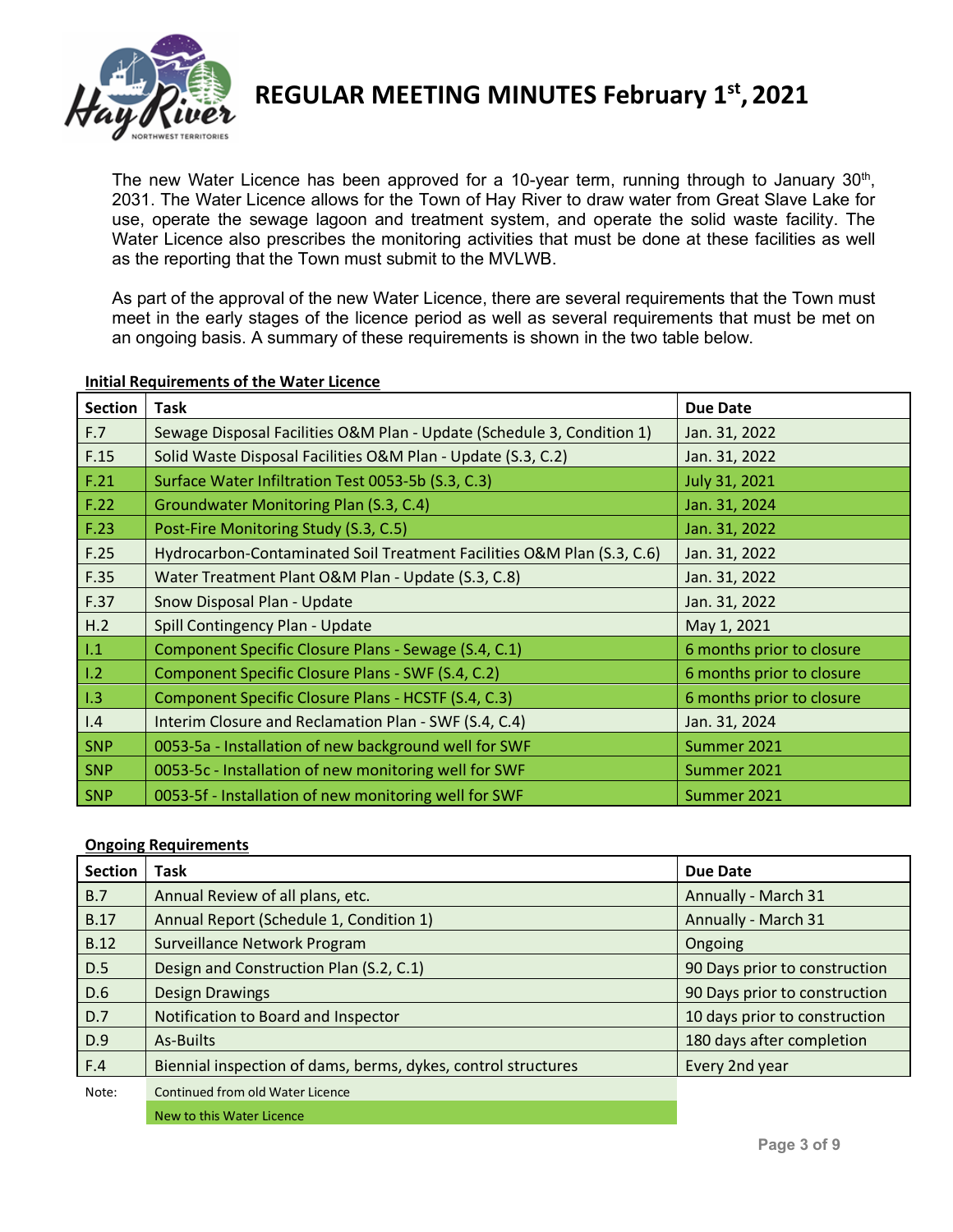

For the most part, the new Water Licence has very similar requirements to the old licence which the Town has been operating under for the past 10 years. However, as noted in the tables, there are several new requirements in this Water Licence including the installation of three new wells at the Solid Waste Facility (one background well, two monitoring wells). Administration had a good idea of the work that was expected to be required under the Water Licence in advance of 2021 budgeting and was able to budget appropriately to have funds available to complete the work that is required in 2021. Town staff will be working closely with consultants to undertake the necessary testing activities and complete the required reports.

The new Water Licence will allow the Town of Hay River to continue to operate water, sewer, and waste services under the GNWT *Waters Act* and to provide these essential services to the citizens of Hay River.

## *COUNCIL POLICY / STRATEGY OR GOAL:*

N/A

## **APPLICABLE LEGISLATION, BYLAWS, STUDIES, PLANS:**

Water Licence MV2019L3-0010 GNWT *Waters Act Mackenzie Valley Resource Management Act*

#### **FINANCIAL IMPLICATIONS:**

Budget for work associated with new Water Licence requirements has been allocated in the Town's 2021 Budget.

#### **ALTERNATIVES TO RECOMMENDATIONS:**

N/A

#### **ATTACHMENTS:**

None

**Prepared by: Reviewed by: Reviewed by: Reviewed by: Reviewed by: Reviewed by: Reviewed by: Reviewed by: Reviewed by: Reviewed by: Reviewed by: Reviewed by: Reviewed by: Reviewed by: Reviewed by** Mike Auge Date: January 28, 2021 Date: January 28, 2021

Director of Public Works **Senior Administrative Officer** Senior Administrative Officer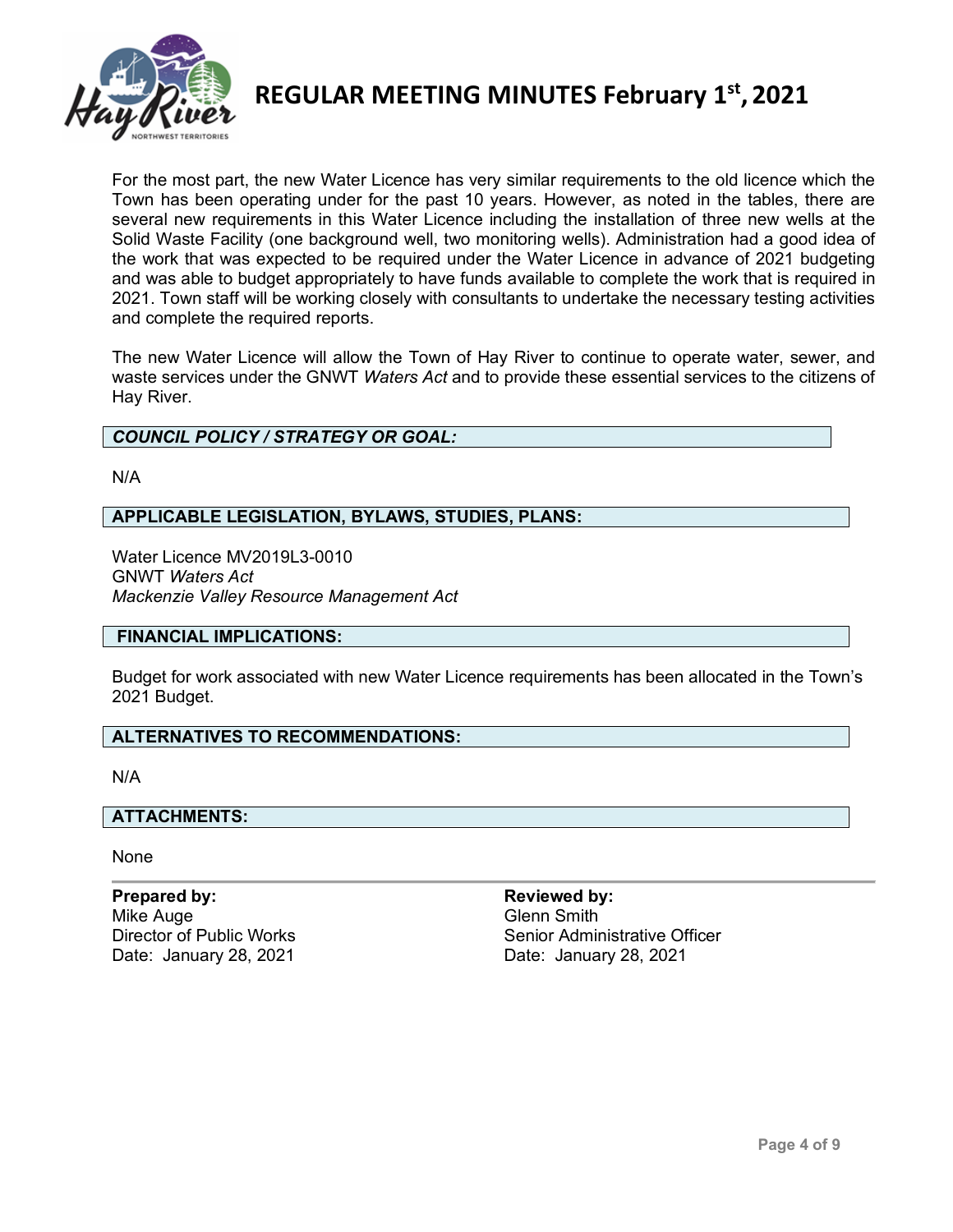

b. Hay River Golf Course and Nordic Centre Renaming

#### **RECOMMENDATION:**

## **#20-044 MOVED BY: CLLR DOHEY SECONDED BY: CLLR DUFORD**

#### **THAT THE COUNCIL OF THE TOWN OF HAY RIVER approves the renaming of Fairway Drive to Hoffman Way and name the golf course campground Vern Tordoff Memorial Campground CARRIED**

## **BACKGROUND:**

On January 21, 2020 Administration brought to Council a recommendation to rename Fairway Drive to Hoffman Way and Commercial Road to Grimsrud Road. The recommendation was based on consideration of renaming applications received by the Town. The motion was tabled with a request that more information be gathered, and further consultation occur.

The request to rename Fairway Drive to "Hoffman Drive" was submitted from the joint Board of the Hay River Golf Course and Nordic Centre to recognize the many years of service given to the golf club (and Nordic centre) by Gary Hoffman. In addition to contributions to these organizations, Mr. Hoffman is well recognized for his unparalleled community volunteerism that included significant contributions to the Hay River Curling Club, the Hay River Elks, and the Hay River Community Services Society (TV Society).

Given that the roadway from Mackenzie Highway to the Golf Course Club House and Nordic Centre terminates at the parking lot, Administration is recommending, and the joint Board agrees that the use of "Way" better depicts the nature of the road which is not a "through street with changes of direction". "Way" is not a defined term in the Town Property, Street Naming and Addressing Policy but the definition better meets the nature of the road from the highway to the clubhouses. "Way" is defined as a small side street off a road. The term "Way" will be added to the Policy at the next update.

The Town received another individual submission to rename Fairway Drive to "Vern Tordoff Drive" in recognition of the late Vern Tordoff. Through discussions with the nominee's family, and the Hay River Golf Course, the application has been amended to instead request naming of the Golf Course's campground to "Vern Tordoff Memorial Campground". Mr. Tordoff was an influential and well recognized local businessman and politician severing several consecutive terms on Town Council. He dedicated much of his time to the community especially to the Hay River Golf Course where he played a key role in, amongst other contributions, securing funding, the construction of facility entrance signage, and in developing the campground.

The renaming of Fairway Drive will impact the Golf Course and Nordic Centre. There are no issues with the proposed name change as the re-naming submission was put forward by the two entities that will be impacted. The campground naming will be of minimal impact to the Golf Course.

The request to rename Commercial Road to "Grimsrud Road" came from a past resident who requested that the Town recognize Roy Grimsrud for his past service on the Hay River Fire Department. It is recommended that this request be separated from the original recommendation and motion and be brought forward through a future report to Council.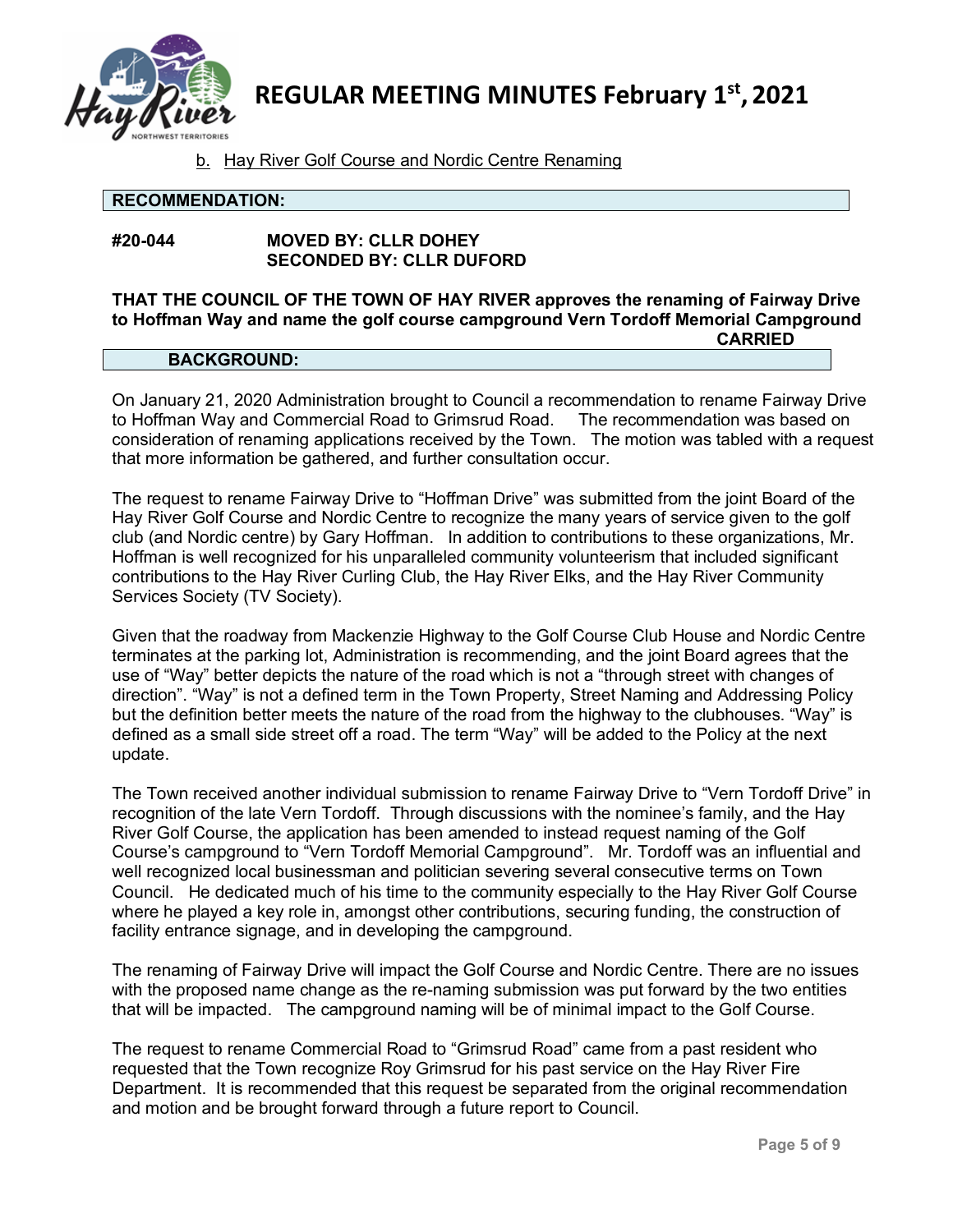

Both recommended renaming proposals meet the terms of the Town Property, Street Naming and Addressing Policy. Both names are posthumous, and agreement has been confirmed from the immediate family. Signage consistent with Town standards will be erected in the Summer of 2021.

On October 23, 2018 the Council of the Town of Hay River approved a Town Property, Street Naming and Addressing Policy. The Policy statement reads as follows:

Town properties are an important fabric of the community and their name contributes to creating a culture and identity within the Town of Hay River.

The name of a Town property will reflect the unique location, geography, or community of where the property is located or recognize the exceptional contributions of individuals or organizations to the local community, the Town of Hay River.

- 4.1.1 Streets may be renamed for the following reasons:
	- on a case-by-case basis, to eliminate Duplicate or similar name situations.
	- where a street or street realignment connects streets with different names to form one continuous street: or
	- where Council deems it appropriate to rename an existing street.

## **COUNCIL POLICY / STRATEGY OR GOAL:**

#### N/A

#### **APPLICABLE LEGISLATION, BYLAWS, STUDIES, PLANS:**

Town Property, Street Naming and Addressing Policy

## **FINANCIAL IMPLICATIONS:**

N/A

## **ALTERNATIVES TO RECOMMENDATIONS:**

N/A

#### **ATTACHMENTS:**

N/A

**Prepared by:** Glenn Smith Senior Administrative Officer Date: January 29, 2021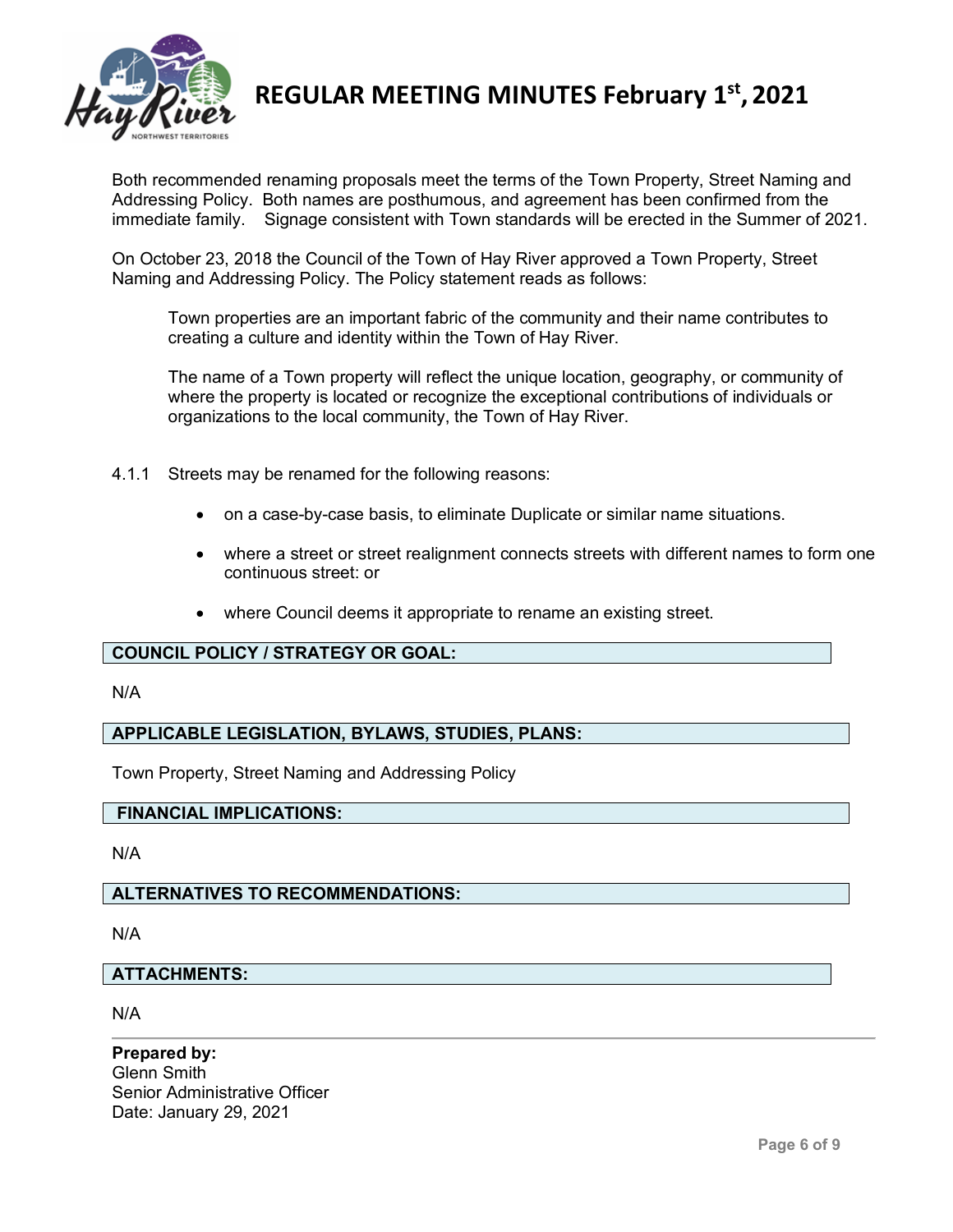

c. Census of Population Report

#### **RECOMMENDATION:**

## **#21-045 MOVED BY: CLLR DUFORD SECONDED BY: CLLR CHAMBERS**

**THAT THE COUNCIL OF THE TOWN OF HAY RIVER supports the 2021 Census and encourages all residents to complete their census questionnaire online at [www.census.gc.ca.](http://www.census.gc.ca/) so that accurate and complete census data support programs and services can benefit our community.**

#### **BACKGROUND**

**CARRIED**

For over a century, Canadians have relied on census data to tell them about how their country is changing and what matters to them. We all depend on key socioeconomic trends and census analysis to make important decisions that have a direct impact on our families, neighbourhoods, and businesses. In response to the COVID-19 pandemic, Statistics Canada has adapted to ensure that the 2021 Census is conducted throughout the country in the best possible way, using a safe and secure approach.

Statistics Canada will be [hiring approximately 32,000 people](http://www.census.gc.ca/jobs) across the country to assist with census collection. We would like to work with you and your municipality to ensure that your residents are aware and informed of these job opportunities.

Furthermore, your support in encouraging your residents to complete the census will have a direct impact on gathering the data needed to plan, develop, and evaluate programs and services such as schools, daycare, family services, housing, emergency services, roads, public transportation and skills training for employment.

# **COUNCIL POLICY / STRATEGY OR GOAL:**

N/A

## **APPLICABLE LEGISLATION, BYLAWS, STUDIES, PLANS:**

N/A

## **FINANCIAL IMPLICATIONS:**

N/A

## **ALTERNATIVES TO RECOMMENDATIONS:**

N/A

## **ATTACHMENTS:**

N/A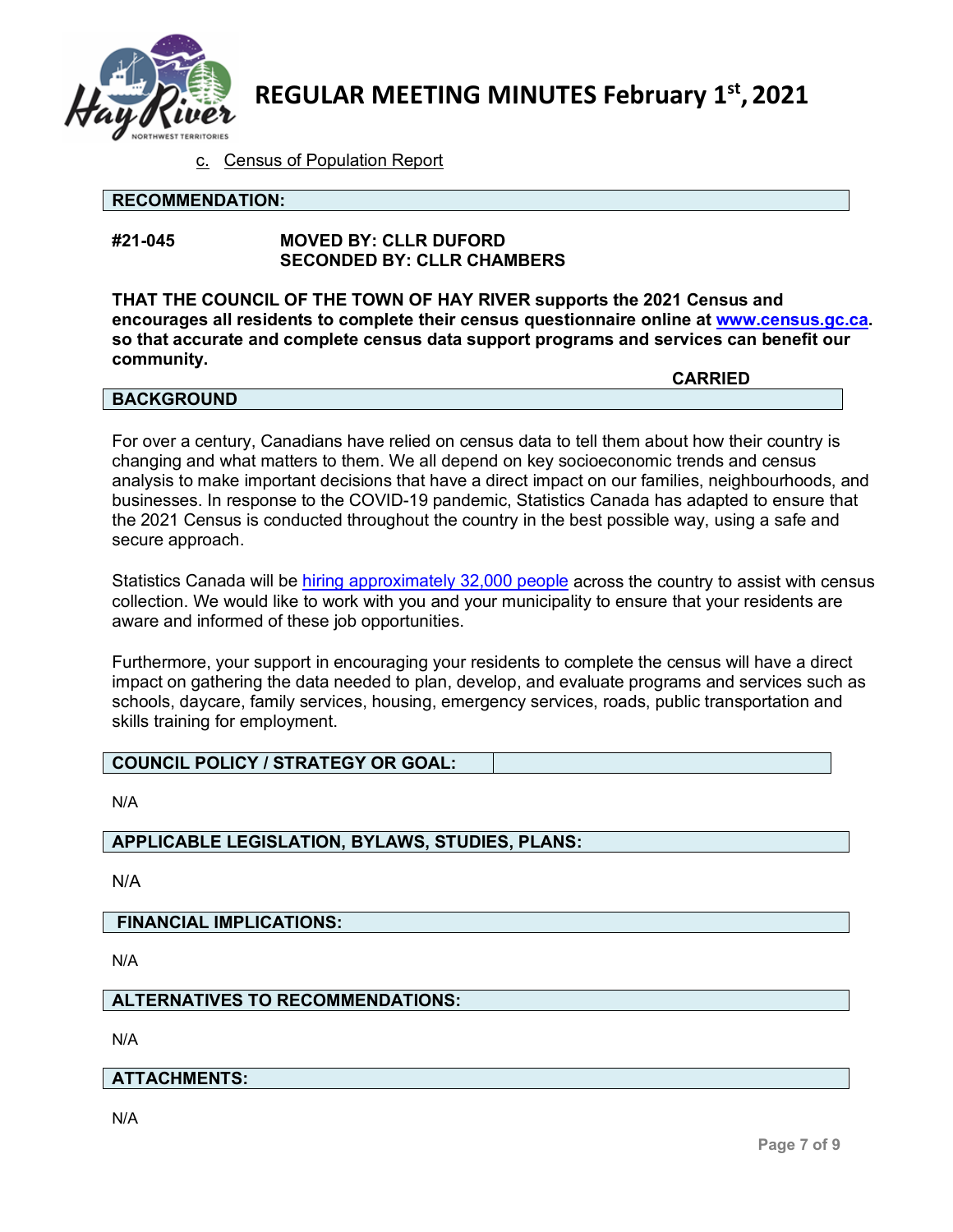

**Prepared by: Reviewed By: Reviewed By: Reviewed By: Reviewed By: Reviewed By: Reviewed By: Reviewed By: Reviewed By: Reviewed By: Reviewed By: Reviewed By: Reviewed By: Reviewed By: Reviewed By Stacey Barnes** Council Administrator<br>
Date January 28, 2021

Date: January 28, 2021

# **7. BYLAWS**

a) Bylaw 1811-18 "B" – Second Reading

## **#21-046 MOVED BY: CLLR DOHEY SECONDED BY: DEPUTY MAYOR BOUCHARD**

**CARRIED**

## **8. IN CAMERA**

**"Do you solemnly swear and sincerely affirm that you are alone and cannot be overheard while in camera?" Yes by all of Council** 

| #21-047 | <b>MOVED BY: CLLR DUFORD</b>      |
|---------|-----------------------------------|
|         | <b>SECONDED BY: CLLR CHAMBERS</b> |

**That the Council of the Town of Hay River move to In Camera at 6:56pm.**

**CARRIED**

## **#21-048 MOVED BY: CLLR DUFORD SECONDED BY: CLLR GROENEWEGEN**

**That the Council of the Town of Hay River move out of In Camera At 7:53PM.**

**CARRIED**

## **9. ADJOURNMENT**

**#21-049 MOVED BY: CLLR WILLOWS**

**That the Regular Meeting of Council be adjourned at 7:54pm.**

## **CARRIED**